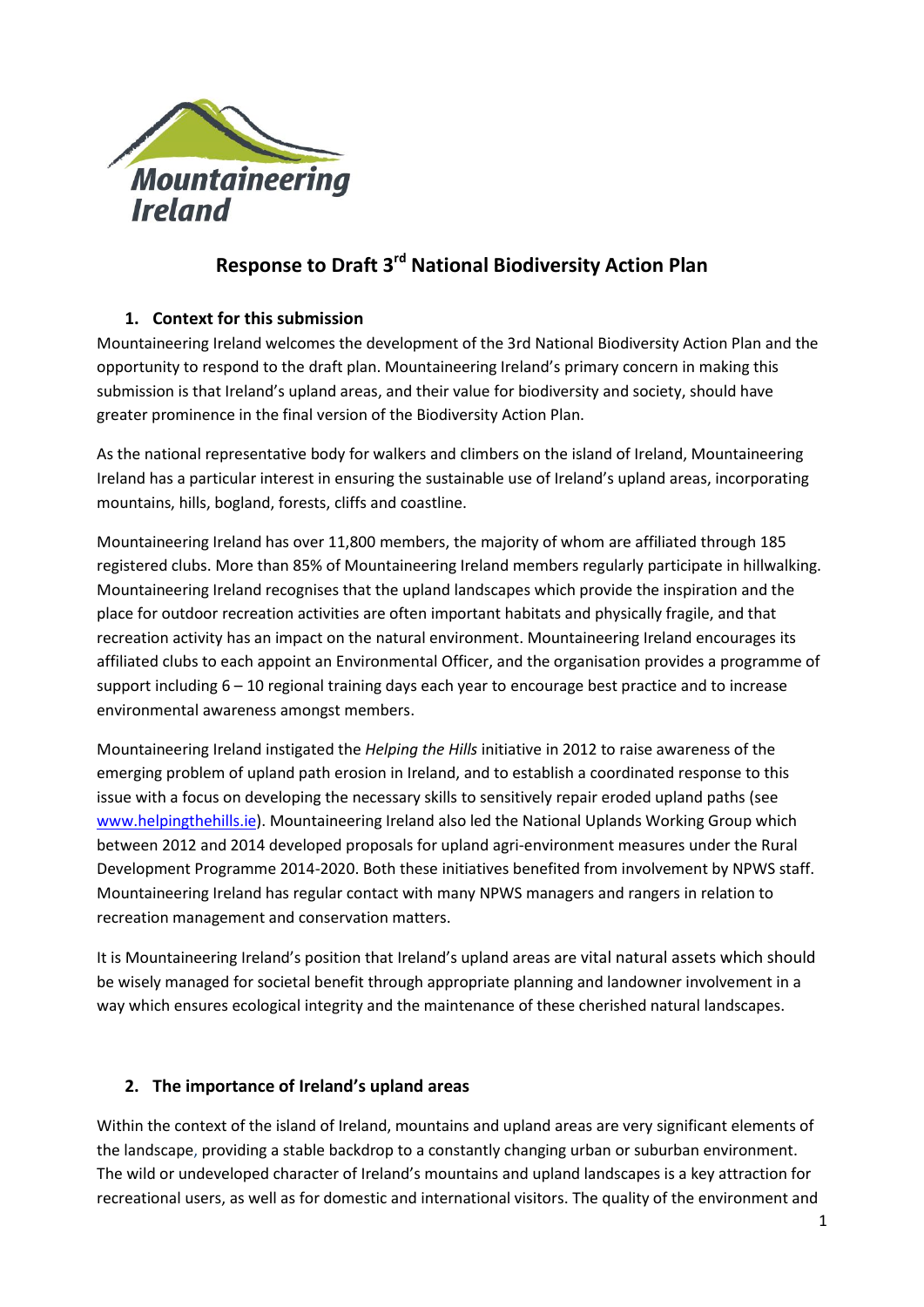the quality of the visitor's experience are inextricably linked, with undeveloped natural landscapes providing the highest quality experiences.

Irelands' mountains and uplands (areas over 150m in altitude) form our largest expanses of semi-natural habitats and are of major conservation importance, with numerous habitat types listed under Annex I of the EU Habitats Directive and many rare and threatened bird and animal species being recorded in these areas. Irish upland habitats include blanket bogs, heaths, flushes and springs, semi-natural grasslands, dense bracken and areas of exposed rock and scree. Over 40% of the total land area designated as Special Areas of Conservation (SAC) in Ireland occurs in the uplands (Perrin *et al*, 2014).

Most of Ireland's drinking water (81.9%) comes from surface water, i.e. rivers and lakes, which in turn have their origin in upland areas (DPHCLG, 2012). These small streams and rivers make up 77% of Ireland's river network, and due to a low level of dilution they are extremely susceptible to pollution (WRBD, 2007). The condition of the natural environment in the catchment around these upland streams and rivers has a direct bearing on the quality of this water and therefore also the cost to treat it.

Ireland possesses 8% of the world's blanket bogs. Although most of these are protected under national and EU legislation, only 20% of this area remains in a relatively intact condition. Peatlands contain a fascinating biodiversity and they hold great value for archaeologists, but perhaps one of the strongest reasons to look after Ireland's blanket bogs is because they store millions of tonnes of carbon and have a vital function in controlling the greenhouse gases that cause climate change.

Recent work by IT Sligo for the Department of Agriculture, Food & the Marine (DAFM) has shown that more than two-thirds of Ireland's High Nature Value (HNV) farmland is in upland areas. However, less than 1% of the land area of the Republic of Ireland is dedicated to nature protection (as national parks and nature reserves); this is below the level of any other European country (EEA, 2015). Most of the land that has been designated for nature conservation in Ireland as part of the Natura 2000 network or Natural Heritage Areas, and the bulk of Ireland's HNV land, is in private ownership. It is important that the Biodiversity Action Plan embraces the potential to enhance biodiversity and habitat condition through working in cooperation with the people who own and manage this land.

Given the importance of Ireland's mountains and upland areas it is Mountaineering Ireland's strong recommendation that the uplands should have more prominence within the Biodiversity Action Plan, perhaps by referring to 'upland habitats' within relevant actions to do with peatland, freshwater habitats etc. Without this it may be difficult to secure the wider policy support needed to address the challenges and ensure sustainable management of Ireland's upland areas in the years ahead.

#### **3. Specific comments in response to the draft action plan**

#### **Objective 1 - Mainstreaming biodiversity into decision-making across all sectors**

Local Biodiversity Action Plans need to inform practice, especially within local authorities. For example 18 months ago Waterford City & County Council funded a community group to develop a trail in an SAC without any environmental assessment, resulting in a 4 – 5 metre wide roadway being bull-dozed for 3 kilometres along a scenic valley in the Comeragh Mountains. Despite this being reported by Mountaineering Ireland to the local authority, NPWS, Inland Fisheries, An Bord Pleanála and the European Commission the matter remains unresolved.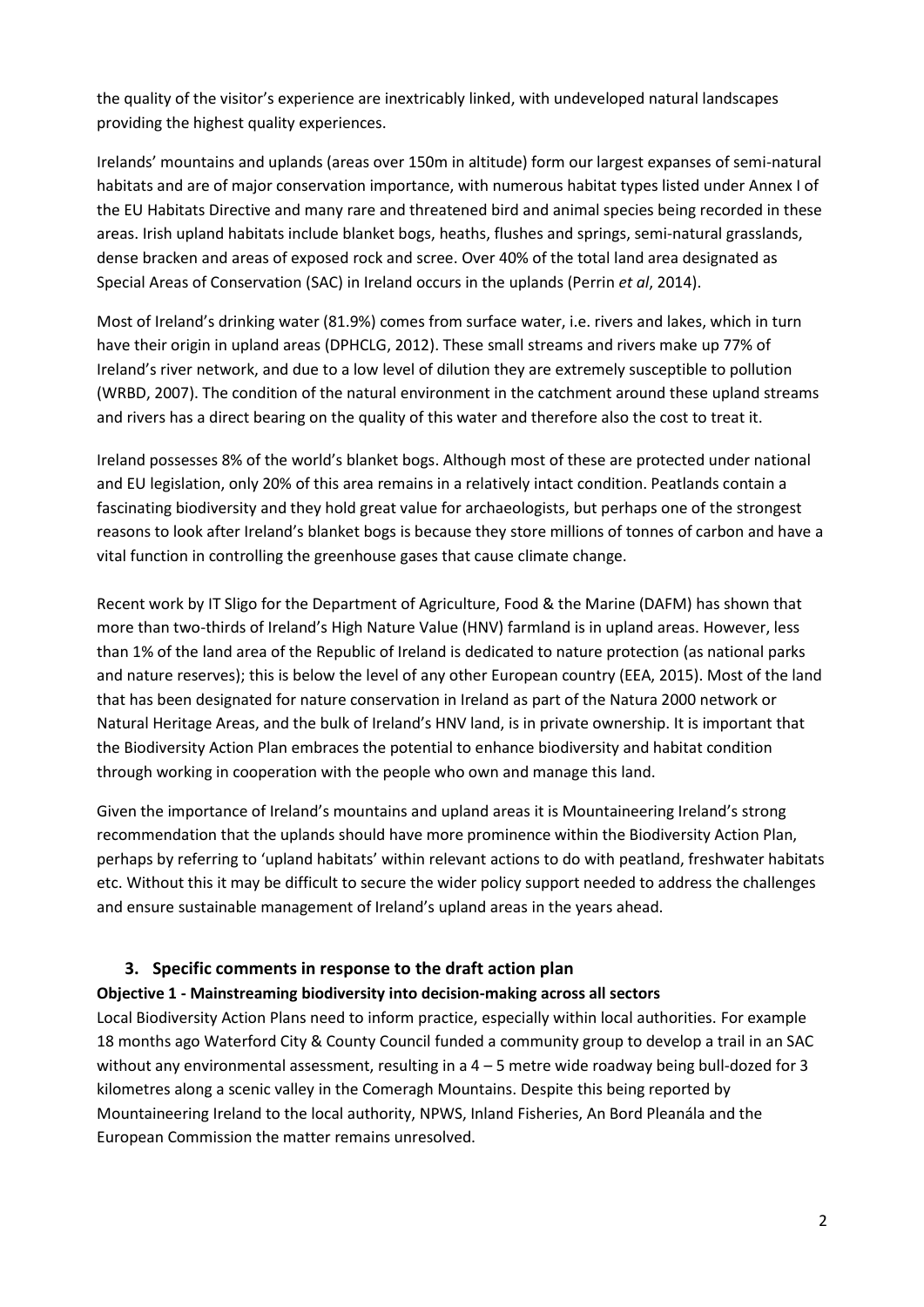In another recent situation a non-designated wetland classified as being of national importance through the Wicklow Wetland Survey (2012) was subsequently destroyed by Coillte afforestation, despite the local authority being consulted by the Forest Service when the application was received. In addition to suggesting a need for greater biodiversity awareness this also indicates a need for better sharing of datasets.

Mountaineering Ireland welcomes the commitment to develop legislation to underpin Ireland's national parks (action 1.2.2), and asks to be consulted when this legislation is being drafted. Furthermore, Mountaineering Ireland wishes to highlight the requirement to develop up-to-date management plans for Ireland's six national parks.

## **Objective 2 - Substantially strengthen the knowledge base for conservation management and sustainable use of biodiversity**

Mountaineering Ireland suggests incorporating the mapping of High Nature Value (HNV) land within action 2.1.2.

There is a considerable focus within the plan on marine issues, for example action 2.1.21 recommends research into the threat posed by marine litter, yet there is also need for research into the impact of litter on terrestrial biodiversity.

#### **Objective 3: Increase awareness and appreciation of biodiversity and ecosystem services**

From Mountaineering Ireland's perspective this is an extremely important objective with the Action Plan. There is a need for greater public awareness of the importance of biodiversity and how it underpins life. In many ways what is needed is a cultural shift, so that biodiversity is no longer seen as a barrier to development, or a means to sanction a landowner, but rather something that is respected as being of value to society. The greater emphasis on biodiversity within the Tidy Towns programme is helping to make this difference, as is increased wildlife programming on TV and radio; there is scope for more use of social media to build awareness and understanding of the value of biodiversity.

Mountaineering Ireland believes that National Biodiversity Week has the potential to engage the general public with biodiversity, in much the same way that Heritage Week has done so successfully with heritage. Developing and promoting a comprehensive calendar of local events would seem to be key to this; Mountaineering Ireland suggests that the number of Biodiversity Week events be measured as a performance indicator under action 3.1.8.

With regard to consultation with local communities in action 3.1.1 Mountaineering Ireland recommends the inclusion of Public Participation Networks as partners. The PPN is a new mechanism for civic engagement which has been established in each local authority area.

Action 3.1.4 is particularly welcome; Mountaineering Ireland has a number of communication channels available, including a quarterly members' magazine the *Irish Mountain Log*, though which the findings of biodiversity research related to upland areas (e.g. the National Survey of Upland Habitats) could easily be shared amongst people with an interest in these areas. It is essential that such communications are engaging and targeted towards the audience.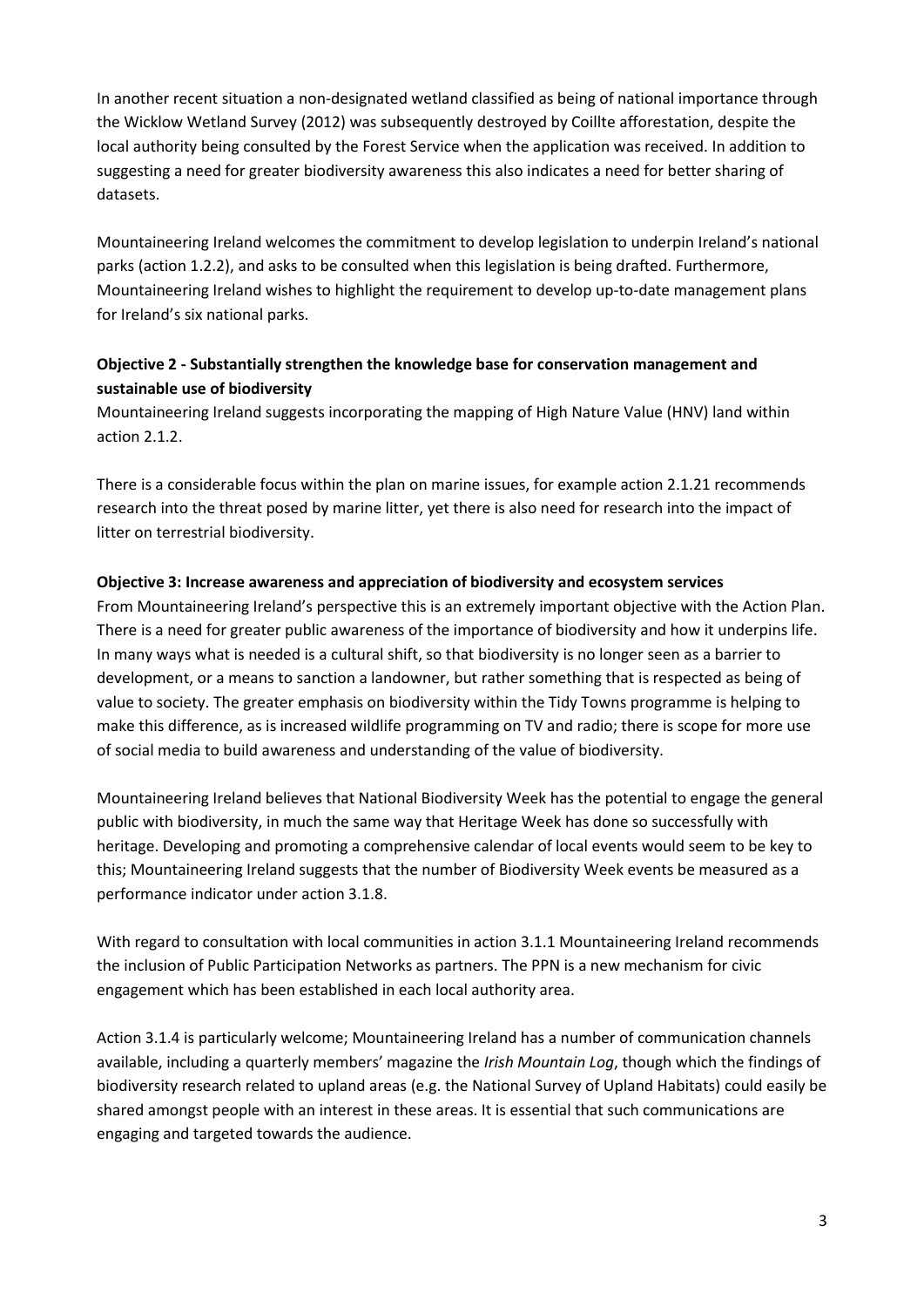Action 3.1.9 is also welcome, though it is concerning that no performance indicators have been attached to this action. Mountaineering Ireland suggests that agricultural advisers, both independent and within Teagasc, could in time become valuable partners in the delivery of this action, but that in the short-term there may be need to improve biodiversity awareness amongst the advisers themselves.

**Objective 4 - Conserve and restore biodiversity and ecosystem services in the wider countryside** Mountaineering Ireland is pleased to see the reference to High Nature Value (HNV) farmland and the development of measures to maintain its biodiversity.

Most of Ireland's mountains and upland areas are privately-owned, either by individuals or jointly as commonage. As the primary land-use across most of the uplands is low-intensity farming, agricultural policy will have a major influence on the future management of these areas. Linking farm payments to environmental outputs could provide a mechanism for maintaining Ireland's upland landscapes in condition that is favourable towards their many functions (including agriculture, recreation, carbon storage, biodiversity, tourism and water collection). The locally-led agri-environment schemes currently being piloted by DAFM may provide a means to achieve this but will need to become a more significant strand within the Rural Development programme.

With regard to action 4.1.3 Mountaineering Ireland believes that it is important to specify blanket bog within the areas targeted for peatland restoration, and to separately measure the areas of raised, lowland and upland blanket bog restored. This also links back to action 2.1.23. There may be useful lessons to be learnt from the many peatland restoration projects carried out in the UK.

In relation to Target 4.3 (Flood Risk Management Planning), Mountaineering Ireland draws attention to the relationship between habitat condition in upland catchments and flood risk downstream. Evidence from the UK suggests that measures such as drain-blocking in upland areas can mitigate flooding and also contribute to improvements in biodiversity, water quality, and carbon storage, which in turn can be beneficial for wildlife, human health and wellbeing, recreation, and jobs (SEPA, 2015).

Mountaineering Ireland respectfully requests that NPWS input to the Helping the Hills capacity-building programme be included under target 4.5, or perhaps under objective 6. The initiative aims to build up the skills and understanding needed to deal appropriately with the erosion of upland paths, which without attention will result in further habitat damage. Further information on this initiative is attached.

The wording of action 4.5.4 seems unclear and in the draft plan this action lacks both performance indicators and a timeframe.

#### **Objective 6 - Expand and improve management of protected areas and legally protected species**

The development and publication of site-specific conservation objectives for Natura 2000 sites (action 6.1.3) is important and would seem to be an essential step towards the conservation and protection of these areas. Mountaineering Ireland would like to see this action extended to Natural Heritage Areas. The development of conservation measures and a conservation management plan for each site is also required. Mountaineering Ireland appreciates that NPWS may not currently have the resources to fulfil this task but it is difficult to envisage how effective management, and improvement in the status of designated sites, can be achieved without management plans, and the resources to implement them. This resource requirement should be clearly expressed in the Biodiversity Action Plan.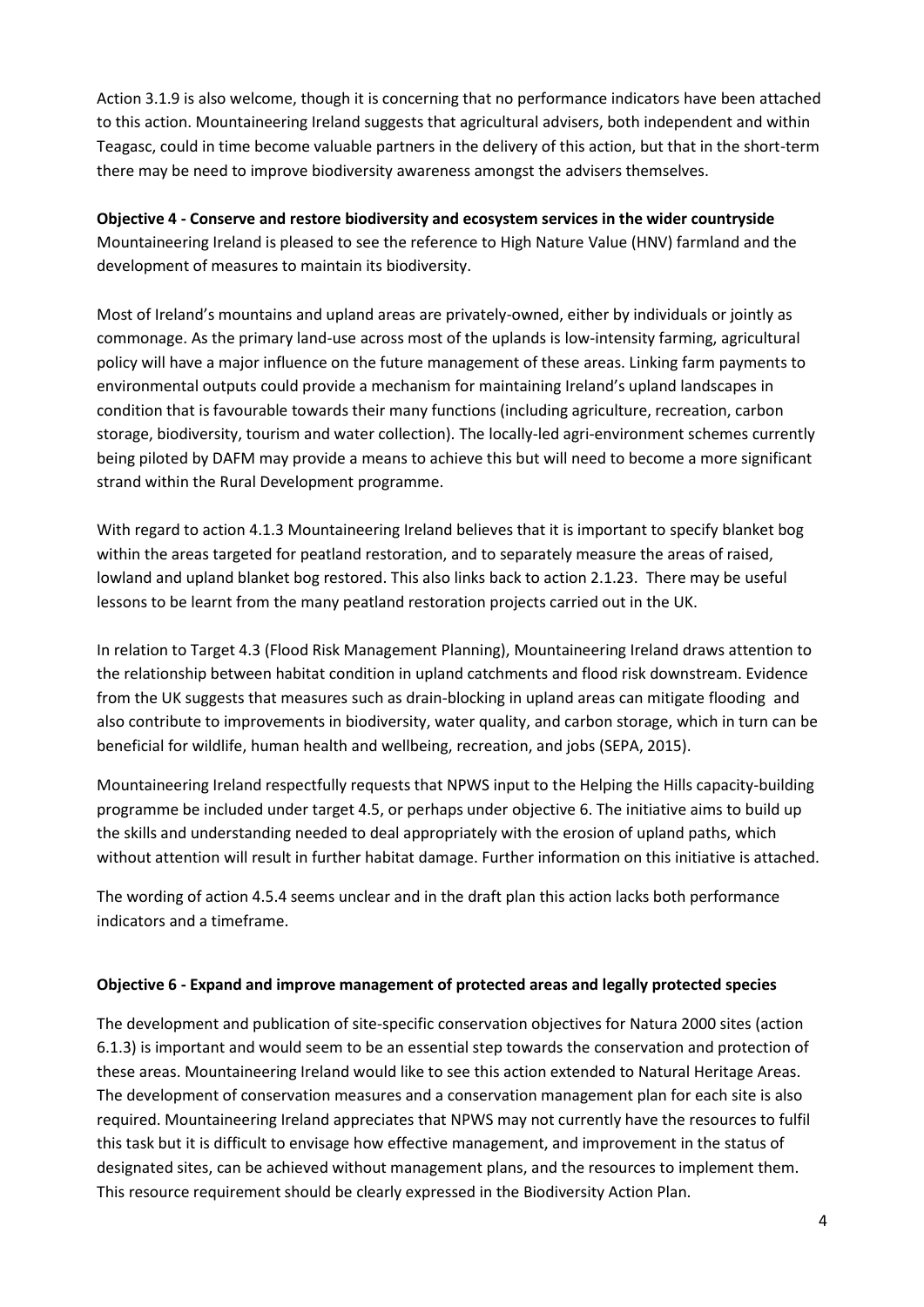In relation to action 6.1.5, the new Locally Led Agri-Environment Schemes (LLAES) could be instrumental in enhancing habitat condition on upland Natura 2000 sites as these sites face specific challenges associated with topography, weather, limited productivity and consequent land abandonment. These challenges are not addressed through GLAS. Most Natura 2000 sites are privately-owned and to date the farmer's experience and perception of designation has typically been one of restriction and burden. The innovative Burren Faming Programme, where farmers are involved in preparing their own farm plans and where part of their payment is based on the environmental condition of their farm, provides a model showing how biodiversity can become something which farmers are proud of.

### **Conclusion**

Mountaineering Ireland is conscious that NPWS has experienced very significant resource constraints in recent years, and at the same time is facing ever greater challenges in protecting Ireland's natural environment, our organisation remains committed to supporting NPWS in its work, particularly through the engagement of members.

The relatively small area of mountain land in Ireland, especially that which remains in an undeveloped state, is a priceless national asset, valuable for biodiversity, and vital to the physical, mental, recreational, emotional and spiritual well-being of the nation as a whole. It is Mountaineering Ireland's assertion that stronger policy and greater investment are required to protect this vital resource and ensure that it is used in a sustainable way. The National Biodiversity Action Plan has a key role to play within this process.

## **4. Further information**

Mountaineering Ireland would be happy to elaborate on, or discuss, any of the ideas contained in this submission.

Please contact: Helen Lawless, Hillwalking, Access & Conservation Officer Mountaineering Ireland, Irish Sport HQ, National Sports Campus, Blanchardstown, Dublin 15. Telephone: 01 6251115 E-mail[: helen@mountaineering.ie](mailto:helen@mountaineering.ie) Website: [www.mountaineering.ie](http://www.mountaineering.ie/)

*31st January 2017*

## **5. References**

DHPCLG (2012) *Reform of the water sector in Ireland* [http://www.housing.gov.ie/sites/default/files/migrated](http://www.housing.gov.ie/sites/default/files/migrated-files/en/Publications/Environment/Water/FileDownLoad%2C29192%2Cen.pdf)[files/en/Publications/Environment/Water/FileDownLoad%2C29192%2Cen.pdf](http://www.housing.gov.ie/sites/default/files/migrated-files/en/Publications/Environment/Water/FileDownLoad%2C29192%2Cen.pdf)

EEA (2015) *Biodiversity – Protected Areas*, published online by European Environment Agency, <http://www.eea.europa.eu/soer-2015/countries-comparison/biodiversity>